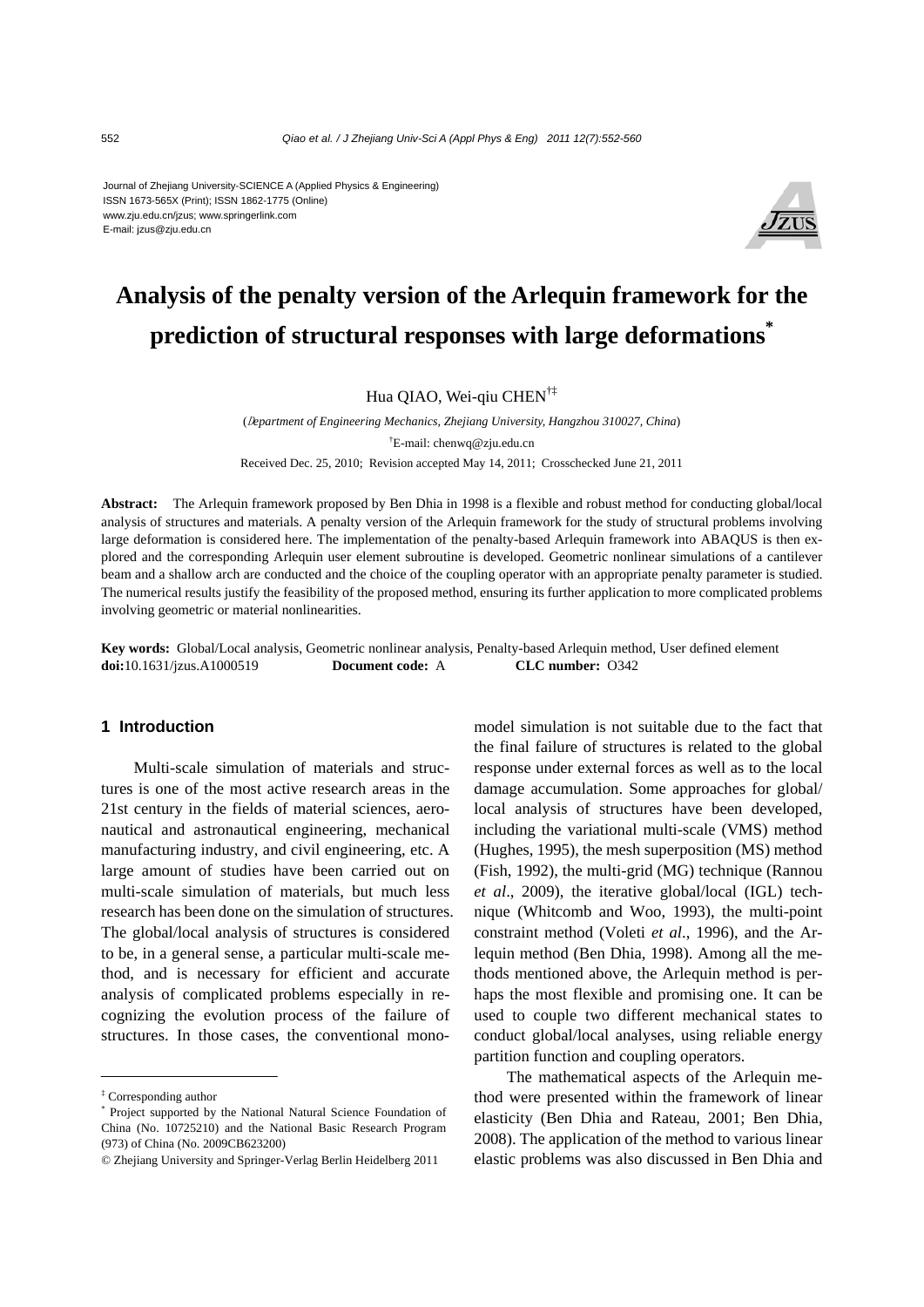Rateau (2005), Guidault and Belytschko (2007), and Hu *et al*. (2008). Ben Dhia and Zammali (2004) considered dynamic contact problems using the Arlequin framework. Hu *et al*. (2010) proposed a global/local geometric nonlinear analysis of sandwich structures by combining the nonlinear Arlequin framework with the asymptotic numerical method and the nonlinear analysis scheme was derived using the total Lagrangian formulation. In order to have great flexibility, high reliability, and efficiency when conducting global/local analyses of large or complex structures of interest in civil engineering, implementation of the Arlequin method into the commercial finite element software ABAQUS has been attempted in Qiao *et al*. (2010; 2011).

The existence and uniqueness of solutions to continuous penalty-based Arlequin problems were proved by Ben Dhia (2008). However, the applications of the Arlequin method mentioned above all adopt the Lagrange multiplier to couple two mechanical states. In the present study, we focus on the implementation of the penalty-based Arlequin method into ABAQUS for geometric nonlinear analyses of structures and study how to select suitable coupling operators. We also investigate the effects that the selection of penalty parameters may have on numerical results.

#### **2 Penalty-based Arlequin method**

We consider a body occupying a domain  $\Omega \subset \mathbb{Z}^d$ , *d*=2 or 3, subjected to body forces *f* and kinematic boundary conditions on the portion *Γu* of the boundary ∂*Ω*. In order to apply the Arlequin method, we divide the domain *Ω* into subdomains  $Q_1\Q_0$ , *Ω*<sub>2</sub>\*Ω*<sub>0</sub>, and *Ω*<sub>0</sub> with *Ω*<sub>0</sub>=*Ω*<sub>1</sub>∩*Ω*<sub>2</sub>≠⊘ and *Ω*=*Ω*<sub>1</sub>∪*Ω*<sub>2</sub>. We denote the configurations of the subdomains at time *t* as  ${}^{t}Q_1$ <sup>*t*</sup> $Q_0$ ,  ${}^{t}Q_2$ <sup>*t*</sup> $Q_0$ , and  ${}^{t}Q_0$ , as shown in Fig. 1.

Suppose that the subdomain  ${}^{t}Q_1$  is discretized with coarse meshes and  ${}^{t}Q_2$  is discretized with fine meshes. The penalty method will be adopted to couple the coarse and fine meshes in the coupling zone  ${}^{t}Q_0$ . For simplicity, we assume that no surface tractions are applied on the boundary ∂*Ω*.

The total energy  ${}^{t+\Delta t}E_{\text{tol}}$  of the coupled model at



**Fig. 1 Subdomain configurations with an overlapping zone at times** *t* **and** *t***+Δ***t*

time *t*+Δ*t* with respect to the configuration at time *t* is given by

$$
{}^{t+\Delta t}F_{\text{tol}} = {}^{t+\Delta t}F_1(.,\boldsymbol{u}_1) + {}^{t+\Delta t}F_2(.,\boldsymbol{u}_2) + C(.,\boldsymbol{u}_1 -.,\boldsymbol{u}_2,.,\boldsymbol{u}_1 -.,\boldsymbol{u}_2),
$$
 (1)

where  $\mu_i$  denotes the incremental displacement from time *t* to  $t + \Delta t$  in the domain  $Q_i$ , *C* is a linear coupling operator,  $\frac{t + \Delta t}{t} E_i$  is the weighted potential energy in the domain  $Q_i$  at time  $t + \Delta t$  with respect to the configuration at time *t*, and we have

$$
{}^{t+\Delta t}{}_{t}E_{1} = \alpha_{1} \int_{\alpha_{1}} \frac{1}{2} {}^{t+\Delta t}S(_{t}u_{1}) : {}^{t+\Delta t}{}_{t} \varepsilon(_{t}u_{1}) d^{t} \Omega
$$
  
\n
$$
- \int_{\alpha_{1}} \beta_{1} {}^{t+\Delta t}{}_{t} f \cdot {}_{t}u_{1} d^{t} \Omega,
$$
  
\n
$$
{}^{t+\Delta t}{}_{t}E_{2} = \alpha_{2} \int_{\alpha_{2}} \frac{1}{2} {}^{t+\Delta t}S(_{t}u_{2}) : {}^{t+\Delta t}{}_{t} \varepsilon(_{t}u_{2}) d^{t} \Omega
$$
  
\n
$$
- \int_{\alpha_{2}} \beta_{2} {}^{t+\Delta t}{}_{t} f \cdot {}_{t}u_{2} d^{t} \Omega,
$$
  
\n(3)

where  $\int_{t}^{t+\Delta t} S$  and  $\int_{t}^{t+\Delta t} \varepsilon$  are, respectively, the Kirchhoff stress and Green strain tensors at time *t*+Δ*t* corresponding to the configuration at time *t*;  $\alpha_i$  and  $\beta_i$ are, respectively, weight functions for strain energy and work due to external force in domain *Ωi* and satisfy the following relations:

$$
\alpha_1 + \alpha_2 = \beta_1 + \beta_2 = 1. \tag{4}
$$

Eq. (4) allows a relatively flexible scheme for energy partition between the two models. In this study, we propose to use the penalty method and the coupling operator in Eq. (1) may be expressed as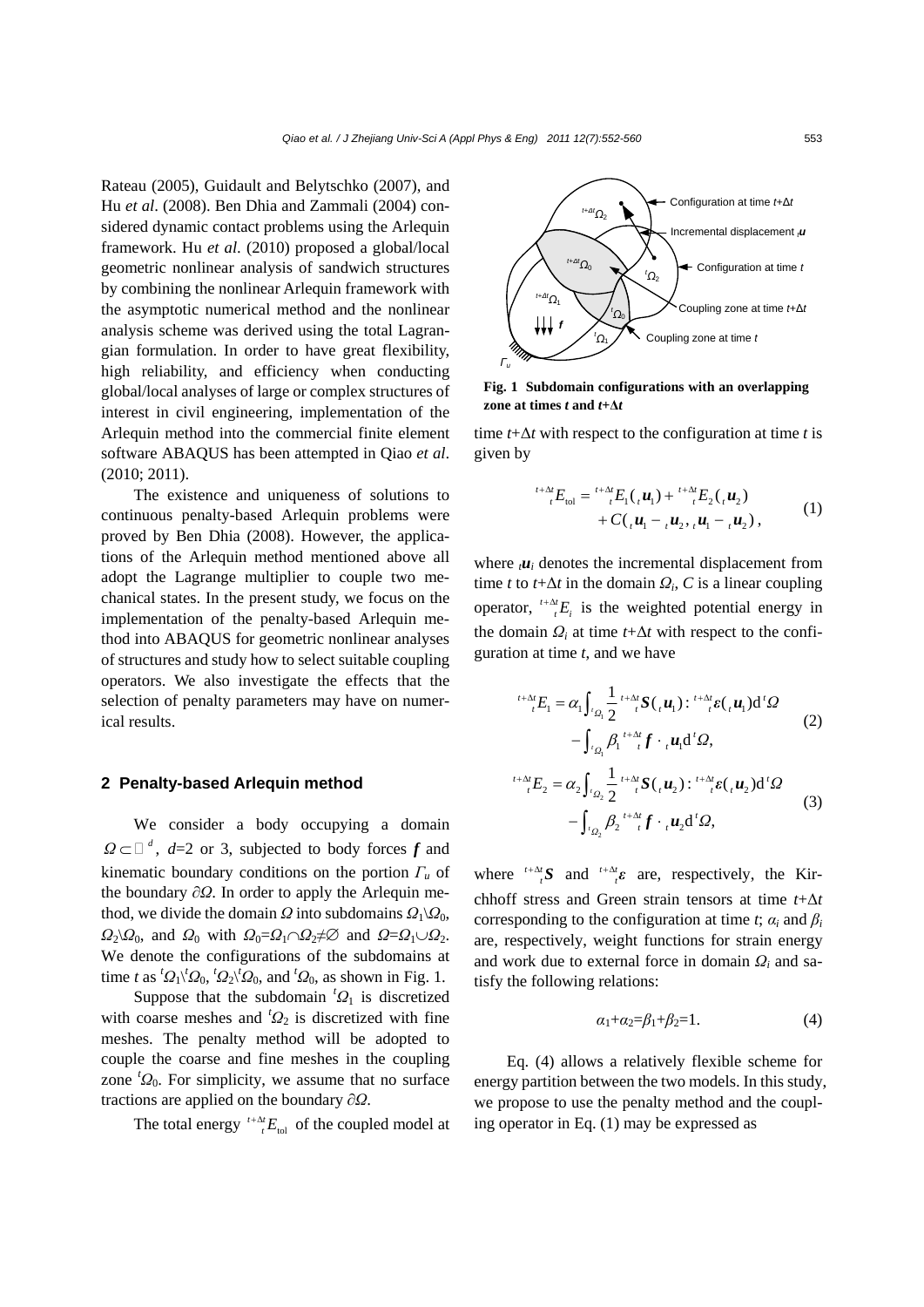554 *Qiao et al. / J Zhejiang Univ-Sci A (Appl Phys & Eng) 2011 12(7):552-560*

$$
C({}_1\boldsymbol{u}_1 - {}_{t}\boldsymbol{u}_2, {}_{t}\boldsymbol{u}_1 - {}_{t}\boldsymbol{u}_2)
$$
  
=  $\frac{1}{2}k\int_{{}^{0}Q_0} ({}_{t}\boldsymbol{u}_1 - {}_{t}\boldsymbol{u}_2) \cdot ({}_{t}\boldsymbol{u}_1 - {}_{t}\boldsymbol{u}_2) d{}^{0}Q_0,$  (5)

where  $k$  is the penalty parameter corresponding to the incremental displacement. Here, the configuration at time 0,  ${}^{0}Q_0$ , rather than those at time *t*,  ${}^{t}Q_0$ , should be used since the domains  $Q_1$  and  $Q_2$ , which overlap in the coupling zone at time 0, may slightly drift apart from each other in the coupling zone at time *t* due to the weak and flexible coupling required in the Arlequin framework, as shown in Fig. 2. Thus, in order to avoid the error accumulation during the nonlinear solving procedure, one calculates the coupling matrices according to the configuration at time 0 to assure the reliable coupling at each time step.



**Fig. 2 Sketch for the drifting apart phenomenon**  (a) Configuration at time 0; (b) Configuration at time 0+Δ*t*

Applying the principle of virtual work for a deformable body, we can obtain

$$
\alpha_1 \int_{\Omega_1} t^{+\Delta t} S(\mu_1) t^{t+\Delta t} \varepsilon(\delta, u_1) d^t \Omega + C(\mu_1 - \mu_2, \delta, u_1)
$$
\n
$$
= \int_{\Omega_1} \beta_1 t^{+\Delta t} f \cdot \delta \mu_1 d^t \Omega, \quad \forall \delta, u_1 \in W_1,
$$
\n
$$
\alpha_2 \int_{\Omega_2} t^{+\Delta t} S(\mu_2) t^{t+\Delta t} \varepsilon(\delta, u_2) d^t \Omega - C(\mu_1 - \mu_2, \delta, u_2)
$$
\n
$$
= \int_{\Omega_2} \beta_2 t^{+\Delta t} f \cdot \delta \mu_2 d^t \Omega, \quad \forall \delta, u_2 \in W_2,
$$
\n(7)

where  $\delta$  denotes a virtual variation, and  $W_1$  and  $W_2$ denote the respective kinematically admissible spaces.

Using the incremental decompositions (Bathe, 1996), the Kirchhoff stress  $\int_{t}^{t+\Delta t} S$  and the Green strain  $t + \Delta t$ 

$$
\int_{t}^{+\Delta t} \varepsilon \, \text{ can be written as}
$$

$$
{}^{t+\Delta t}_{t} S = {}^{t} \tau + {}_{t} S, \qquad (8)
$$

$$
\sum_{i=1}^{t+\Delta t} \boldsymbol{\varepsilon} = {}_{t} \boldsymbol{\varepsilon} + {}_{t} \boldsymbol{\eta}, \qquad (9)
$$

where *<sup>t</sup> τ* is the known Cauchy stress tensor at time *t*, *tS* is the Kirchhoff incremental stress tensor, and *tε* is the incremental strain tensor corresponding to the configuration at time *t*, which can be written as the summation of the linear (*te*) and nonlinear (*tη*) parts. For simplicity, the linearization assumption is employed:

$$
\delta_{t} \boldsymbol{\varepsilon} = \delta_{t} \boldsymbol{e}.
$$
 (10)

Inserting Eqs.  $(8)$ – $(10)$  into Eqs.  $(6)$  and  $(7)$ , we have

$$
\alpha_1 \int_{\alpha_1} S(\mu_1) :_{\iota} e(\delta_{\iota} u_1) d' \Omega + \alpha_1 \int_{\alpha_1} {}^t \tau(\mu_1) :_{\iota} \eta(\delta_{\iota} u_1) d' \Omega
$$
  
+
$$
\alpha_1 \int_{\alpha_1} {}^t \tau(\iota u_1) :_{\iota} e(\delta_{\iota} u_1) d' \Omega + k \int_{\alpha_0} (u_1 - \iota u_2) \delta_{\iota} u_1 d^0 \Omega
$$
  
= 
$$
\int_{\alpha_1} \beta_1 {}^{t+\Delta t} f \cdot \delta_{\iota} u_1 d' \Omega, \quad \forall \delta_{\iota} u_1 \in W_1,
$$
 (11)

$$
\alpha_2 \int_{\alpha_2} \int_{\alpha_2} S(\mu_2) : \rho(\delta_\tau u_2) d^{\prime} \Omega + \alpha_2 \int_{\alpha_2} {}^{t} \tau(\mu_2) : \eta(\delta_\tau u_2) d^{\prime} \Omega
$$
  
+
$$
\alpha_2 \int_{\alpha_2} {}^{t} \tau(\mu_2) : \rho(\delta_\tau u_2) d^{\prime} \Omega - k \int_{\alpha_2} ({}_{t} u_1 - {}_{t} u_2) \cdot \delta_\tau u_2 d^{\prime} \Omega
$$
  
=
$$
\int_{\alpha_2} \beta_2 {}^{t+\Delta t} {}_{t} f \cdot \delta_\tau u_2 d^{\prime} \Omega, \quad \forall \delta_\tau u_2 \in W_2.
$$
 (12)

In the following, we will use matrix notation to derive the discrete formulation. The Kirchhoff incremental stress  $\iota$ *S<sub>i</sub>* in the domain  $\Omega$ *i* can be rewritten as, with the assumption of isotropic and linear material properties:

$$
{}_{t}S_{i}=D_{t}e_{i}, \qquad (13)
$$

where  $D$  is the elasticity matrix.

Now the incremental displacement  $\mu_i$  in the domain *Ωi* is interpolated to give

$$
{}_{i}\boldsymbol{u}_{i}=N_{i}{}_{i}\hat{\boldsymbol{u}}_{i},\qquad(14)
$$

where  $\hat{u}_i$  and  $N_i$  are, respectively, the nodal incremental displacement and the shape function matrix in the domain *Ωi*. Thus the linear and nonlinear incremental strains can be written as follows: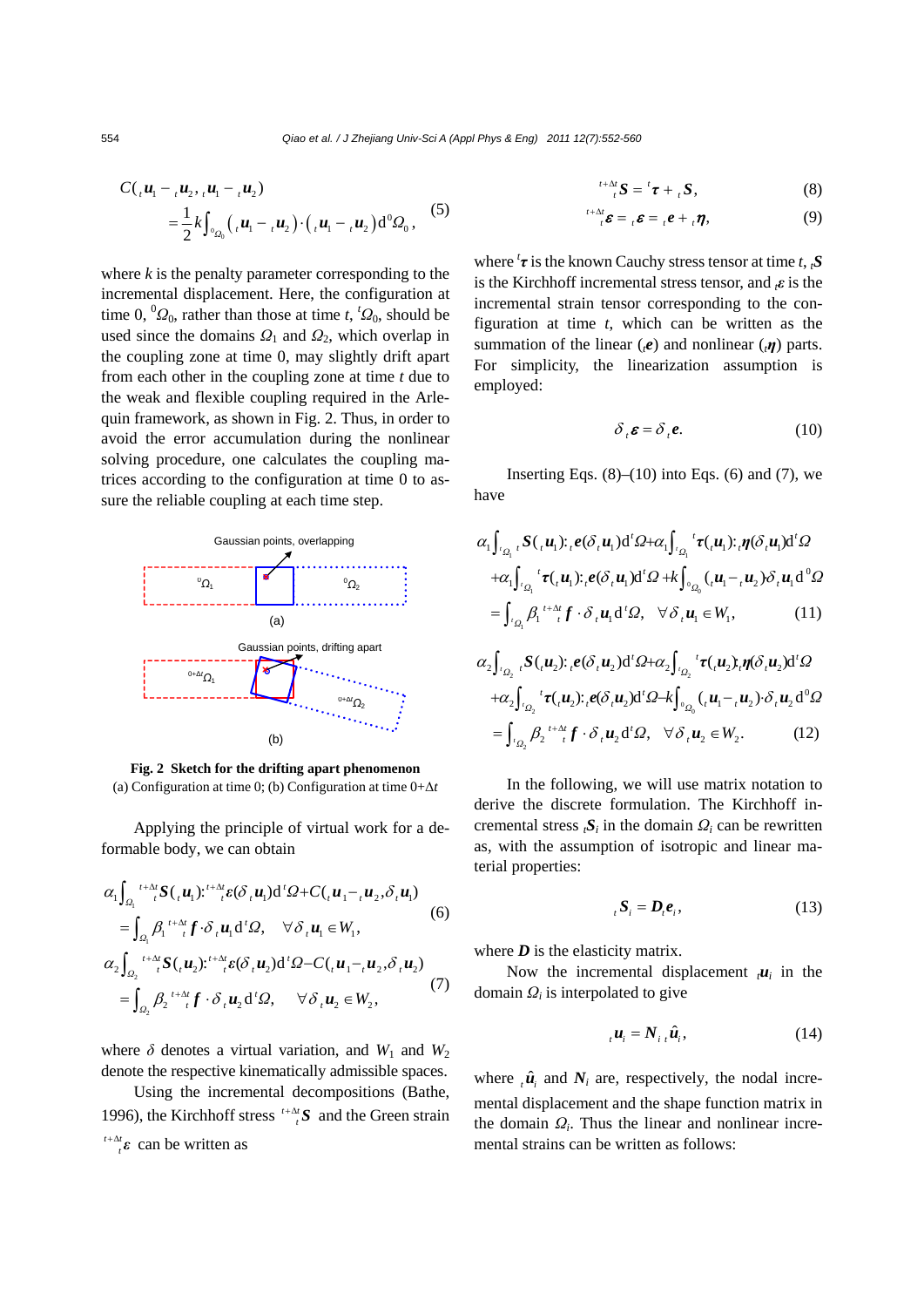$$
{}_{t}\boldsymbol{e}_{i} = {}_{t}^{t}\boldsymbol{B}_{i\mathbf{L}} {}_{t}\hat{\boldsymbol{u}}_{i}, \qquad (15)
$$

$$
\boldsymbol{\eta}_i = \frac{1}{2} \, \frac{1}{i} A_i \, \frac{1}{i} \mathbf{G}_i \, \hat{\boldsymbol{u}}_i,\tag{16}
$$

where  ${}_{i}^{t}$ *B*<sub>*n*</sub> is the linear strain matrix with respect to domain *Ωi*. We then arrive at the relation:

$$
\delta_{i} \eta_{i} = {}_{t}^{t} A_{i} {}_{t}^{t} G_{i} \delta_{i} \hat{u}_{i}, \qquad (17)
$$

where the concrete expressions for  ${}_{i}^{t}A_{i}$  and  ${}_{i}^{t}G_{i}$  will be given later for the four-node iso-parameter nonlinear element as the consequence of derivation of the tangent stiffness matrix, and the derivation from Eq.  $(16)$  to Eq.  $(17)$  will be easily found.

Making use of Eqs.  $(13)$ – $(17)$ , we obtain the discrete forms of Eqs. (11) and (12) in the matrix form:

$$
\begin{aligned}\n&\left[\begin{bmatrix} \alpha_1 \,^t \mathbf{K}_1 & \mathbf{0} \\
\mathbf{0} & \alpha_2 \,^t \mathbf{K}_2 \end{bmatrix} + k \begin{bmatrix} \mathbf{C}_{11} & -\mathbf{C}_{12} \\
-\mathbf{C}_{21} & \mathbf{C}_{22} \end{bmatrix} \right] \begin{bmatrix} \,^t \hat{\mathbf{u}}_1 \\
^t \hat{\mathbf{u}}_2 \end{bmatrix} \\
&= \begin{bmatrix} \beta_1^{t+\Delta t} \mathbf{R}_1 \\
\beta_2^{t+\Delta t} \mathbf{R}_2 \end{bmatrix} - \begin{bmatrix} \alpha_1 \,^t \mathbf{F}_1 \\
\alpha_2 \,^t \mathbf{F}_2 \end{bmatrix},\n\end{aligned} \tag{18}
$$

where the tangent stiffness matrix  ${}_{i}^{t}K_{i}$  in the domain *Ωi* is written as

$$
{}_{t}^{t} \boldsymbol{K}_{i} = {}_{t}^{t} \boldsymbol{K}_{i\mathcal{L}} + {}_{t}^{t} \boldsymbol{K}_{i\mathcal{N}\mathcal{L}}, \qquad (19)
$$

with the linear and nonlinear components expressed as

$$
{}_{t}^{t} \bm{K}_{i\mathcal{L}} = \int_{{}_{t}^{t} Q_{i}} {}_{t}^{t} \bm{B}_{i\mathcal{L}}^{T} \bm{D}_{t} {}_{t}^{t} \bm{B}_{i\mathcal{L}} d^{t} \bm{\Omega}, \qquad (20)
$$

$$
{}^{t}_{i}\bm{K}_{i\text{NL}} = \int_{{}^{t}\Omega_{i}} {}^{t}\bm{G}_{i}^{T} {}^{t}\bm{\tau}_{i} {}^{t}\bm{G}_{i} d{}^{t}\Omega, \qquad (21)
$$

where  ${}^{t}\tau_i$  is the Cauchy stress matrix in the domain  $\Omega_i$ .

In Eq. (18),  ${}_{i}^{t}F_{i}$  is the nodal force of the external work done by the Cauchy stress at time *t* on the incremental strain:

$$
{}_{i}^{t}F_{i}=\int_{{}_{i}\mathcal{Q}_{i}} {}_{i}^{t}B_{i\mathsf{L}}^{T} {}^{t}\hat{\boldsymbol{\tau}}_{i}\mathrm{d}^{t}\Omega,
$$
\n(22)

where  ${}^{t}\hat{\tau}_{i}$  is the Cauchy stress vector in domain  $\Omega_{i}$ .

 $t + \Delta t$ <sub>*t*</sub>**R**<sub>i</sub> is the equivalent nodal force form of external work:

$$
{}^{t+\Delta t}_{t} \boldsymbol{R}_{i} = \int_{{}^{t}Q_{i}} N_{i}^{\mathrm{T}} f \mathrm{d}^{t} \Omega. \tag{23}
$$

 $C_{ij}$  is the coupling sub-matrix associated with the incremental displacement:

$$
\boldsymbol{C}_{ij} = \int_{^0\Omega_0} \boldsymbol{N}_i^{\mathrm{T}} \boldsymbol{N}_j \; \mathbf{d}^0 \boldsymbol{\Omega}. \tag{24}
$$

In the following, we will present the tangent stiffness of the four-node iso-parametric element, which is employed in this study. Thus, the displacement field of the coarse or fine element in domain *Ω<sup>i</sup>* can be expressed as

$$
{}_{i}\boldsymbol{u}_{i} = \boldsymbol{N}_{i}{}_{i}\hat{\boldsymbol{u}}_{i} = \begin{bmatrix} N_{1} & 0 & N_{2} & 0 & N_{3} & 0 & N_{4} & 0 \\ 0 & N_{1} & 0 & N_{2} & 0 & N_{3} & 0 & N_{4} \end{bmatrix}{}_{i}\hat{\boldsymbol{u}}_{i}, \quad (25)
$$

where  $N_1$ ,  $N_2$ ,  $N_3$ , and  $N_4$  are the standard shape functions, and the nodal incremental displacement  $\hat{u}$  can be expressed as

$$
{}_{t}\hat{\boldsymbol{u}}_{i}^{\mathrm{T}} = \begin{bmatrix} u_{i1}^{1} & u_{i2}^{1} & \cdots & u_{i1}^{4} & u_{i2}^{4} \end{bmatrix}, \qquad (26)
$$

where  $\mu_{in}^m$  is the incremental displacement of the *m*th node in the *n* direction corresponding to the configuration at time *t*.

The linear incremental strain can be written as

$$
{}_{i}e_{i} = {}_{i}^{t}B_{i}{}_{i} \hat{u}_{i}, \qquad (27)
$$

where the linear incremental strain matrix  ${}_{t}^{t}$ **B**<sub>il</sub> is given by

$$
{}_{i}^{t} \mathbf{B}_{i\mathbf{L}} = \begin{bmatrix} {}_{t}N_{i1,x} & 0 & \cdots & {}_{t}N_{i4,x} & 0 \\ 0 & {}_{t}N_{i1,y} & \cdots & 0 & {}_{t}N_{i4,y} \\ {}_{t}N_{i1,y} & {}_{t}N_{i1,x} & \cdots & {}_{t}N_{i4,y} & {}_{t}N_{i4,x} \end{bmatrix}, \quad (28)
$$

where  $t_{m,x(y)}$  is the derivative of the standard shape function  $t_{im}$  ( $m=1-4$ ) in the domain  $Q_i$  with respect to the coordinate  $x(y)$  corresponding to the configuration at time *t*.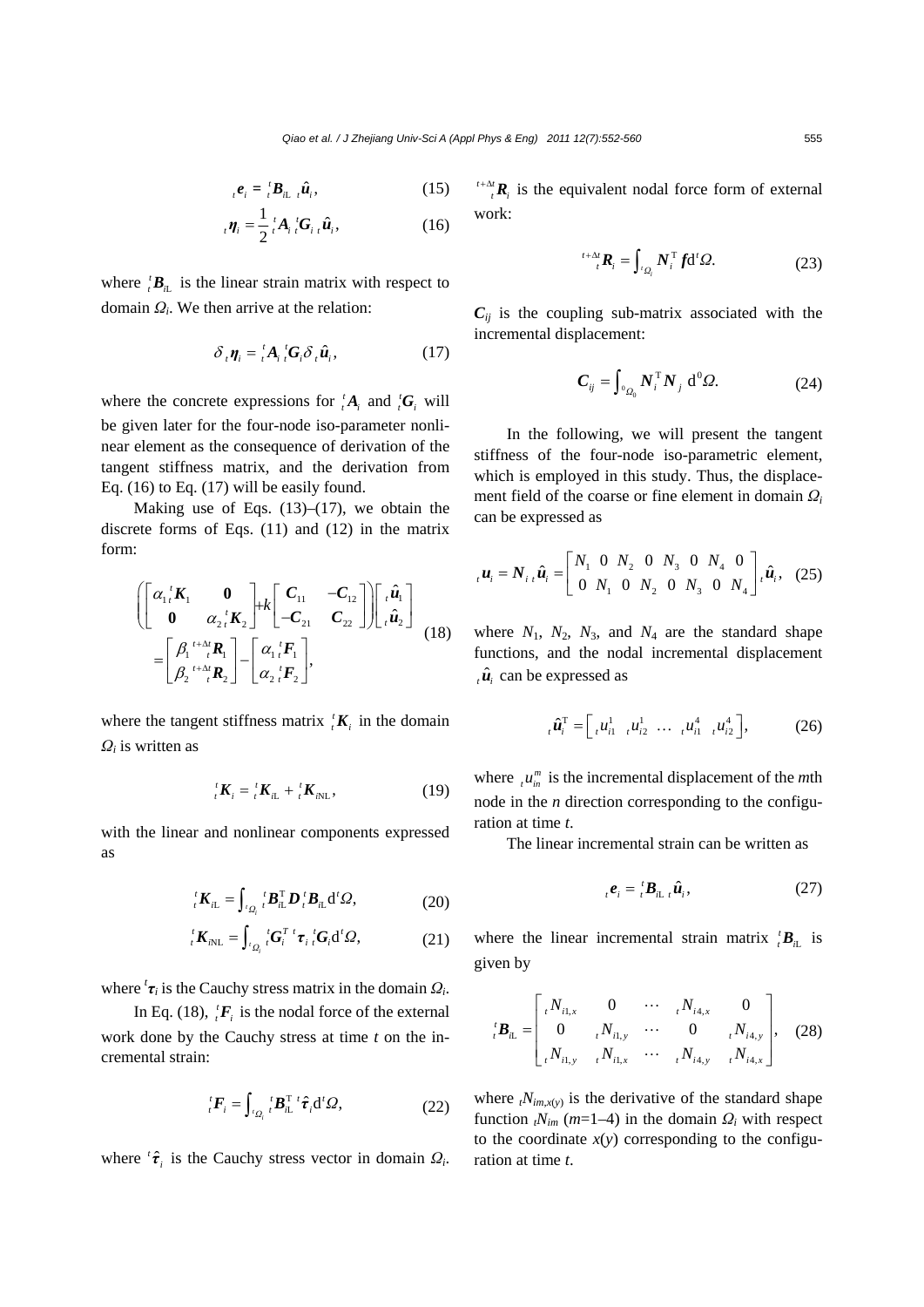The nonlinear incremental strain  $<sub>i</sub>n<sub>i</sub>$  can be written</sub> as

$$
{}_{i}\boldsymbol{\eta}_{i} = \frac{1}{2} {}_{i}^{t} A_{i} \begin{bmatrix} u_{i1,x} & u_{i1,y} & u_{i2,x} & u_{i2,y} \end{bmatrix}^{T}
$$
  

$$
= \frac{1}{2} \begin{bmatrix} u_{i1,x} & 0 & u_{i2,x} & 0 \\ 0 & u_{i1,y} & 0 & u_{i2,y} \end{bmatrix} \begin{bmatrix} u_{i1,x} \\ u_{i1,y} \\ u_{i2,x} \end{bmatrix}
$$
 (29)  

$$
= \frac{1}{2} \begin{bmatrix} u_{i1,x} & 0 & u_{i2,x} \\ u_{i1,y} & u_{i1,x} & u_{i2,y} & u_{i2,x} \end{bmatrix} \begin{bmatrix} u_{i1,x} \\ u_{i2,x} \\ u_{i2,x} \end{bmatrix}
$$

and we have

$$
\begin{bmatrix}\n u_{i1,x} & u_{i1,y} & u_{i2,x} & u_{i2,y}\n\end{bmatrix}^{\text{T}} = \,_{i}{}^{t}\mathbf{G}_{i} \,_{i}{}^{\hat{u}}_{i}
$$
\n
$$
= \begin{bmatrix}\n {}_{i}N_{i1,x} & 0 & \cdots & {}_{i}N_{i4,x} & 0 \\
 {}_{i}N_{i1,y} & 0 & \cdots & {}_{i}N_{i4,y} & 0 \\
 0 & {}_{i}N_{i1,x} & \cdots & 0 & {}_{i}N_{i4,x} \\
 0 & {}_{i}N_{i1,y} & \cdots & 0 & {}_{i}N_{i4,y}\n\end{bmatrix} \,_{i}{}^{\hat{u}}_{i},
$$
\n(30)

where  $t u_{in,x(y)}$  is the derivative of the component  $t u_{in}$ ,  $(n=1, 2)$  of the incremental displacement in the domain  $Q_i$  with respect to the coordinate  $x(y)$  corresponding to the configuration at time *t*. From the concrete expressions for  ${}^{t}_{i}A_{i}$  in Eq. (29) and  ${}^{t}_{i}G_{i}$  in Eq. (30) as well as the Cauchy stress matrix  ${}^{t}\tau_i$  at time *t*, the tangent stiffness can be derived directly using Eqs. (19)–(21).

With the above formulations, the coupling sub-matrix  $C_{ii}$  can be computed via Gaussian quadrature rules according to the proposed unified method for calculating the coupling matrices (Qiao *et al.*, 2011).

#### **3 Arlequin user element**

In this section, we consider the coupling of two four-node iso-parametric elements to show the implementation of the penalty-based Arlequin method into ABAQUS.

We define the four-node iso-parametric element with nodes  $C_1$  to  $C_4$  as the coarse element, and that with nodes  $F_1$  to  $F_4$  as the fine element (Fig. 3). Here the penalty method is used to couple the coarse and fine elements. The coupling of the fine and coarse elements can be realized through the combination of two user defined elements in ABAQUS. One user element is contributed to the geometric nonlinear effect, and the other is only responsible for the Arlequin coupling effect, and both will be discussed in the following.



**Fig. 3 Coupling of coarse element** *I* **and fine element** *J* **using the penalty method** 

 $\eta^{I(J)}$  and  $\zeta^{I(J)}$  are reference coordinates of the coarse and fine elements

Both user elements 1 and 2 are virtual elements, consisting of the same set of eight nodes (i.e.,  $F_1$ ,  $F_2$ ,  $F_3$ ,  $F_4$ ,  $C_1$ ,  $C_2$ ,  $C_3$ , and  $C_4$ ). According to the AB-AQUS manual, we should define the tangent stiffness matrix AMATRX for the nonlinear analysis. In our analysis, we define the two user elements as

$$
AMATRX_{UEL_1} = \begin{bmatrix} \alpha_i \, {}^t \mathbf{K}_I & 0 \\ 0 & \alpha_j \, {}^t \mathbf{K}_j \end{bmatrix}, \quad (31)
$$

$$
AMATRX_{UEL_2} = k \begin{bmatrix} C_{II} & -C_{II} \\ -C_{II} & C_{II} \end{bmatrix}, \qquad (32)
$$

where  $C_{IJ}$  in Eq. (32) is associated with the penaltybased Arlequin coupling, which can be found in Eq. (18) with the subscript 1(2) replaced by  $I(J)$ .  ${}_{i}^{t}K_{j}$  and  $t_i$ **K**<sub>*t*</sub> are the un-weighted tangent stiffness matrices of the fine and coarse elements at time *t*, and  $\alpha$ <sup>*J*</sup> and  $\alpha$ <sup>*I*</sup>  $(a_I + a_I = 1)$  are the weight functions of the fine and coarse elements, respectively.

As explained in the ABAQUS manual, the righthand side should be treated carefully in the nonlinear analysis. According to Eq. (18), the right-hand side of the user element  $UEL_1$  is written as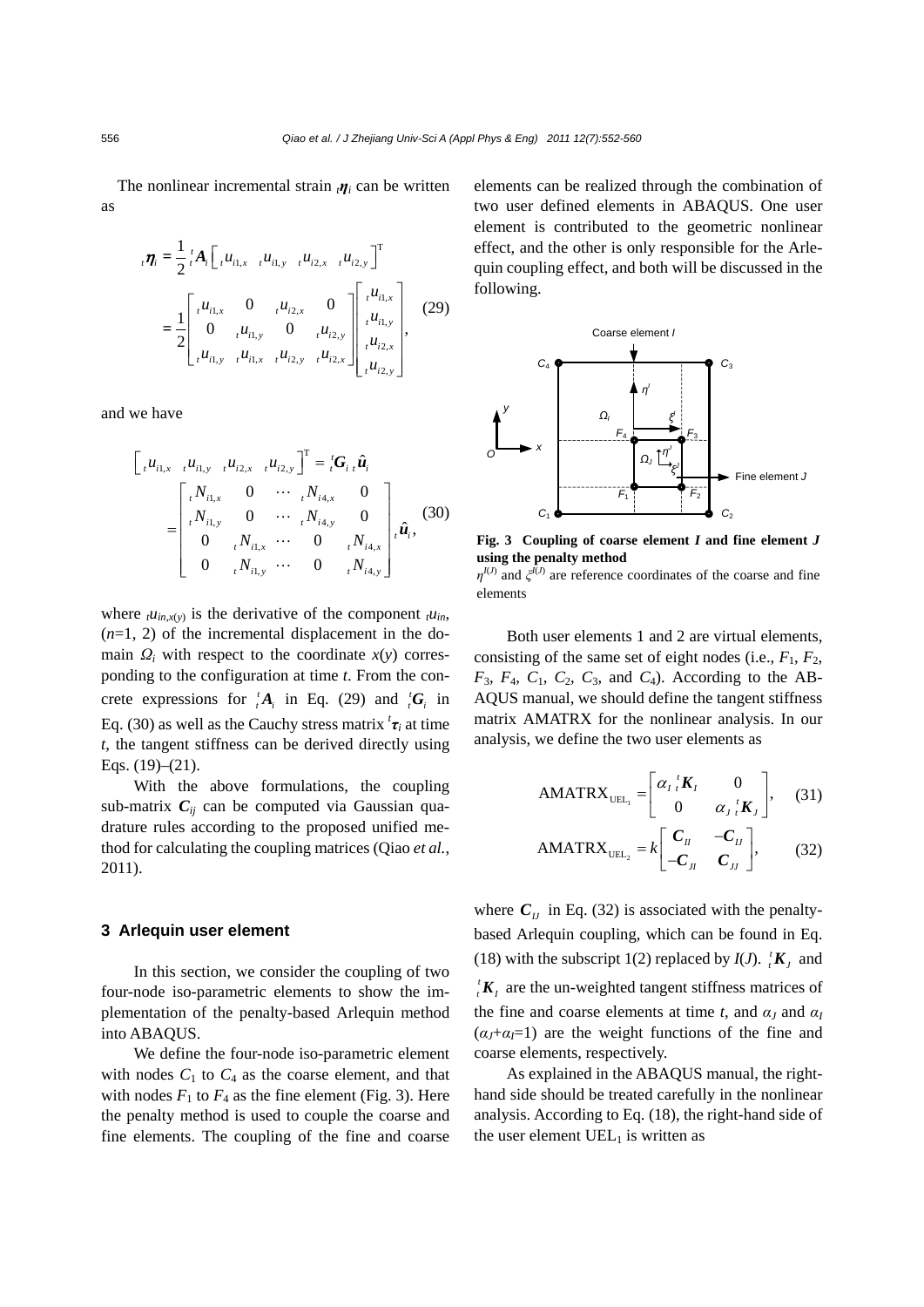RHS<sub>UEL<sub>1</sub></sub> = RHS<sub>UEL<sub>1</sub></sub> - 
$$
\begin{bmatrix} \alpha_I \,^I F_I \\ \alpha_J \,^I F_J \end{bmatrix}
$$
, (33)

where  ${}_{t}^{t}F_{I(J)}$  is the equivalent nodal force vector of the work done by the Cauchy stress over the incremental strain, which can be found from Eq. (22) with the subscript *i* replaced by *I*(*J*). The right-hand side of the user element UEL<sub>2</sub> is not related to the geometric nonlinear residual, and can be expressed as

$$
RHS_{UEL_2} = RHS_{UEL_2} - AMATRX_{UEL_2} \times U_{UEL_2}, (34)
$$

where  $U_{\text{UEL}_2}$  is the nodal incremental displacement vector of the user defined element UEL<sub>2</sub>.

The coupling matrices corresponding to the configuration at time 0 are always constant during the nonlinear solution procedure. Thus, the geometrical nonlinear effect and the Arlequin coupling effect should be separated from each other. This separation is also helpful for the nonlinear convergence check in ABAQUS standard.

#### **4 Numerical verification**

In this section, we will present two numerical examples to verify the accuracy of the proposed Arlequin framework. CPS4 elements provided by ABAQUS are used in the two examples, and the user element is employed to couple the fine and coarse elements in the coupling zone. The constant weight functions of the fine and coarse elements in the coupling zone are adopted and taken to be 0.9 and 0.1, respectively. A narrow coupling length should be used to minimize the effect of the Arlequin model on the regions outside of the coupling zone (Guidault and Belytschko, 2007). The external force will be loaded using 100 increments, and the load factor of each increment is 0.01. The maximum number of iterations for each increment is set to be 3. The modified Newton-Raphson method is employed in ABAQUS standard.

We set the penalty parameter to be  $k = \alpha \times K_{\text{max}}$ , where  $\alpha$  is an integer, and  $K_{\text{max}}$  is the maximum stiffness coefficient in the linear stiffness matrix of the coarse element in the coupling zone. The results calculated from the coupled model with  $k \geq 100K_{\text{max}}$  are almost the same for the large constraints. Thus, only those from the coupled model with  $k=100K_{\text{max}}$ are listed in the two examples. It is noted here that the penalty parameter in the conventional penalty-based finite element analysis is usually chosen to be a very large number, i.e.,  $k=10^6 K_{\text{max}}$ , which is determined also based on trial experiments (Chandrupatla and Belegundu, 1991). However, the penalty parameter in the Arlequin framework shall not be too large in order to avoid negating the energy partition effect as indicated in Eqs.  $(1)$ – $(4)$ .

We first considered a cantilever beam with the left end clamped, which is subjected to uniform pressure  $p=5$  N/cm on the top of the beam, as shown in Fig. 4. The geometric parameters are taken as  $L=10$  cm,  $h=1$  cm, and  $b=1$  cm while the Young's modulus and the Poisson's ratio are *E*=12000 N/cm2 and *ν*=0.2, respectively. The plane-stress state with a unit thickness is assumed.

For the sake of comparison, we established two mono-models (fine and coarse models) and a coupled model. The coupled model is shown in Fig. 5. The length of the coupling zone is taken to be 0.25 cm.



**Fig. 4 A cantilever beam subjected to uniform pressures**  $p$  is the external uniform pressure;  $L$ ,  $h$ , and  $b$  are the length, height, and width of the beam, respectively



**Fig. 5 Sketch for the coupled model**

Figs. 6 and 7 display, respectively, the relationship between the transverse displacement at point *B* (10, −0.5) and the normal stress at point *A* (1, 0.5) and the dimensionless load. For comparison, we show the solutions obtained using the coarse, fine, and coupled models using various penalty parameters, i.e.,  $k = \alpha \times K_{\text{max}} (K_{\text{max}} \approx 1.7 \times 10^4)$ . From Figs. 6 and 7, we can conclude that the coupled model with  $k=K_{\text{max}}$  is not able to yield reliable results due to the insufficient constraints, and the results of the coupled model with  $k=10K_{\text{max}}$  or  $k=100K_{\text{max}}$  seem to be more reasonable as compared with the fine model.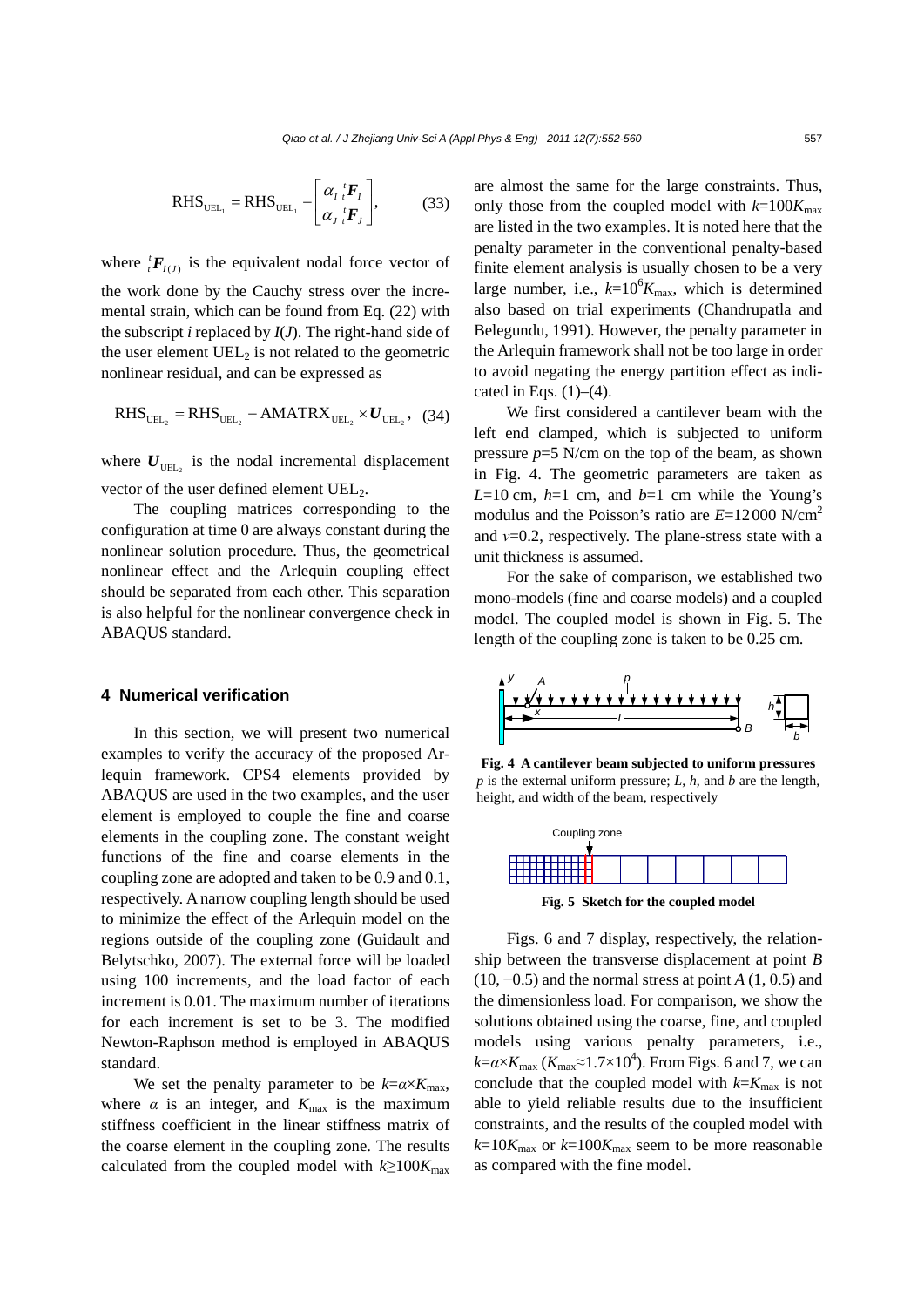Second, we studied the static buckling of a shallow arch with two hinged ends subjected to prescribed displacement at point *B*, as shown in Fig. 8. The geometric parameters are taken as *D*=36 cm, *h*=1.5 cm, *H*=1.0 cm, and *R*=162.5 cm. The Young's modulus and the Poisson's ratio are  $E=100\,000\,\mathrm{N/cm}^2$ and *ν*=0.3, respectively. The plane-stress state with a unit thickness is also assumed.

We established two mono-models (fine and coarse models) and a coupled model. The coupled model is shown in Fig. 9, for which the penalty-based Arlequin method is employed to couple the fine and coarse elements in the coupling zone.



**Fig. 6 Deflection at point** *B* **vs. the dimensionless load**  *I* is the inertial moment of the cross-section



**Fig. 7 Normal stress at point** *A* **vs. the dimensionless load**



**Fig. 8 A shallow arch subjected to prescribed displacement** *D*: distance between two hinged points, cm; *R*: radius of the circular arch, cm; *h*: height of the cross-section, cm; *H*: distance from the hinge level to the bottom of middle-span section, cm



**Fig. 9 Sketch for the coupled model** 

Figs. 10 and 11 show, respectively, the vertical reaction force at point *B* and the normal stress at point *A* vs. the transverse deflection at the load point. From Fig. 10, one can observe that the results calculated from the coupled model with  $k = K_{\text{max}} (K_{\text{max}} \approx 1.5 \times 10^5)$ become inaccurate for large displacement. The corresponding results from the coupled model with other penalty parameters always fall in between those calculated from the coarse and fine models. From Fig. 11, one can see that the normal stress of the coupled model with  $k=K_{\text{max}}$  is obviously unreasonable due to insufficient constraints, and the results of the coupled model with  $k=10K_{\text{max}}$  are more accurate than those of the coupled models with  $k=20K_{\text{max}}$  and  $k=100K_{\text{max}}$ when compared with the fine model.

From the two numerical examples, one can conclude that the penalty version of Arlequin framework can be employed to obtain reasonably accurate stresses when the penalty parameter is chosen properly. From our simulation, the value of  $k \approx 10K_{\text{max}}$  is recommended.

For the comparison of numerical efficiency, the total number of variables in the fine and coupled models for the two numerical examples is listed in Table 1, along with numbers of elements and nodes. CPU times consumed are not reported here due to the very short time necessary to solve these two simple problems. Nevertheless, Table 1 clearly illustrates a higher efficiency of the global/local analysis based on the Arlequin framework. Thus, the global/local geometric nonlinear simulation using the Arlequin framework based on the ABAQUS platform will lead to a lower computational cost while maintaining an acceptable accuracy.

**Table 1 Numerical aspects between different models**

|             | Example 1 |         | Example 2 |         |
|-------------|-----------|---------|-----------|---------|
| Aspect      | Fine      | Coupled | Fine      | Coupled |
|             | model     | model   | model     | model   |
| NOE.        | 160       | 65      | 384       | 142     |
| <b>NON</b>  | 205       | 83      | 485       | 179     |
| <b>TNOV</b> | 410       | 166     | 970       | 358     |

NOE: number of elements; NON: number of nodes; TNOV: total number of variables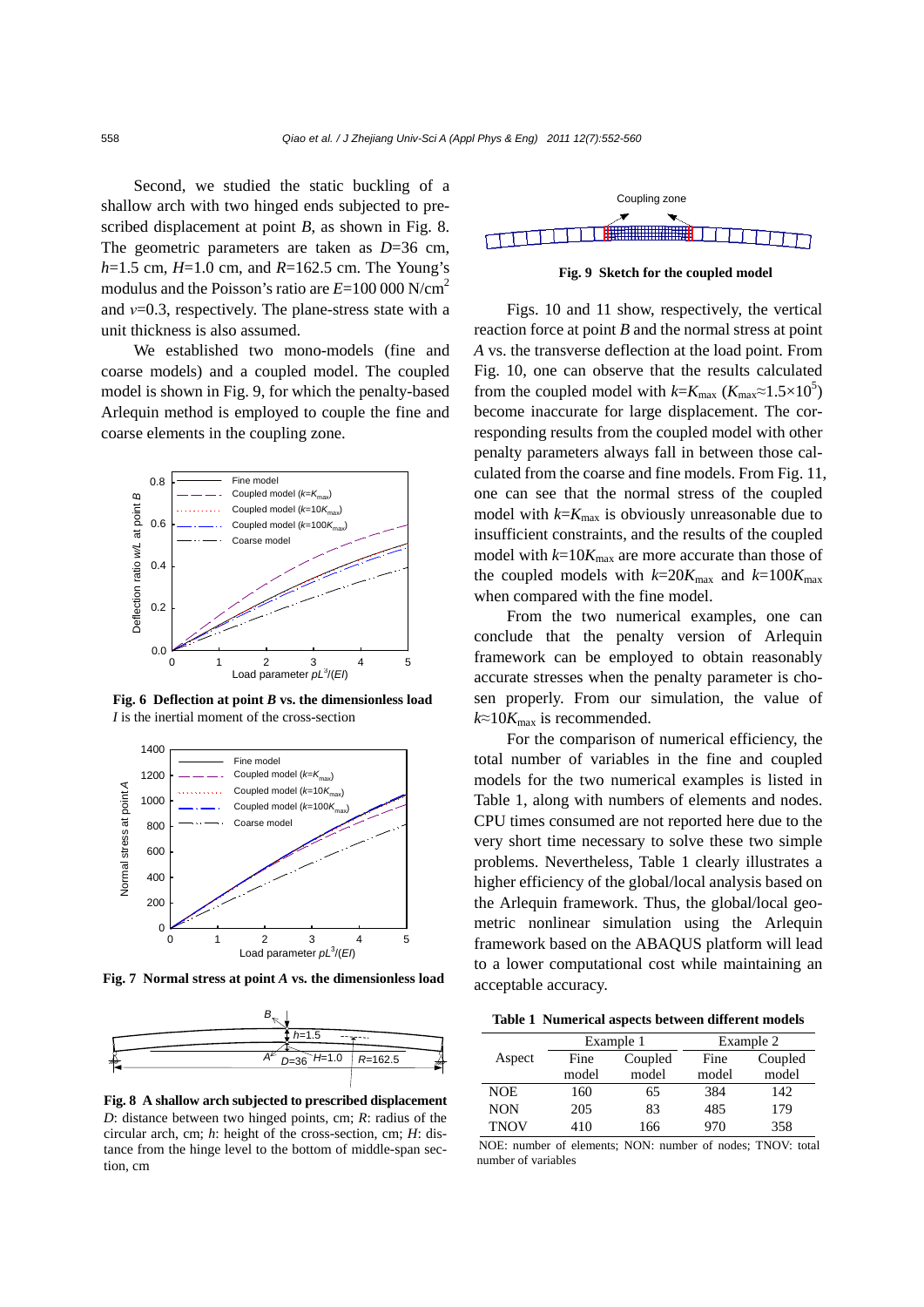

**Fig. 10 Vertical reaction force vs. the vertical displacement at point** *B*



**Fig. 11 Normal stress at point** *A* **vs. the vertical displacement at point** *B*

#### **5 Conclusions**

In this paper, we considered the geometric nonlinear global/local analysis of structures by virtue of the ABAQUS platform. The penalty-based Arlequin framework was employed and investigated as an efficient global/local analysis strategy. Some issues related to the implementation of the method into ABAQUS were discussed. Numerical results show that the global/local technique based on the penalty version of the Arlequin framework can be employed to capture the exact stresses of interest with a lower cost when an appropriate penalty parameter is adopted.

Two issues, which are particularly critical to the implementation of the Arlequin method into AB-AQUS, should be mentioned. First, the coupling matrix should be formulated according to the configuration at time 0 in the nonlinear analysis. In addition, the coupling effect can be separated from the geometrical nonlinear effect during the definition of the ABAQUS user elements. Bearing these in mind, one can use this global/local analysis method to solve more complex problems involving large deformation based on the ABAQUS platform.

#### **References**

- Bathe, K.J., 1996. Finite Element Procedures. Prentice Hall, USA.
- Ben Dhia, H., 1998. Multiscale mechanical problems: the Arlequin method. *Comptes Rendus de l'Académie des Sciences-Series IIB-Mechanics-Physics-Astronomy*, **326**(12):899-904 (in French). [doi:10.1016/S1251-8069 (99)80046-5]
- Ben Dhia, H., 2008. Further insights by theoretical investigations of the multi-scale Arlequin method. *International Journal for Multiscale Computational Engineering*, **6**(3): 215-232. [doi:10.1615/IntJMultCompEng.v6.i3.30]
- Ben Dhia, H., Rateau, G., 2001. Analyse mathématique de la méthode arlequin mixte. *Comptes Rendus de l'Académie des Sciences-Series I-Mathematics*, **332**(7):649-654 (in French). [doi:10.1016/S0764-4442(01)01900-0]
- Ben Dhia, H., Zammali, C., 2004. Level-sets and Arlequin framework for dynamic contact problems. *Finite Elements European Review*, **5-7**(13):403-414.
- Ben Dhia, H., Rateau, G., 2005. The Arlequin method as a flexible engineering design tool. *International Journal for Numerical Methods in Engineering*, **62**(11):1442-1462. [doi:10.1002/nme.1229]
- Chandrupatla, T.R., Belegundu, A.D., 1991. Introduction to Finite Elements in Engineering. Prentice-Hall, USA.
- Fish, J., 1992. The s-version of the finite element method. *Computers and Structures*, **43**(3):539-547. [doi:10.1016/ 0045-7949(92)90287-A]
- Guidault, P.A., Belytschko, T., 2007. On the  $L^2$  and the  $H^1$ couplings for an overlapping domain decomposition method using Lagrange multipliers. *International Journal for Numerical Methods in Engineering*, **70**(3):322-350. [doi:10.1002/nme.1882]
- Hu, H., Belouettar, S., Potier-Ferry, M., Daya, E.M., 2008. Multi-scale modelling of sandwich structures using the Arlequin method Part I: linear modelling. *Finite Elements in Analysis and Design*, **45**(1):37-51. [doi:10.1016/j. finel.2008.07.003]
- Hu, H., Belouettar, S., Potier-Ferry, M., Daya, E.M., Makradi, A., 2010. Multi-scale nonlinear modelling of sandwich structures using the Arlequin method. *Composite Structures*, **92**(2):515-522. [doi:10.1016/j.compstruct. 2009.08.051]
- Hughes, T.J.R., 1995. Multiscale phenomena: Green's functions, the Dirichlet-to-Neumann formulation, subgrid scale models, bubbles and the origins of stabilized methods. *Computer Methods in Applied Mechanics and*